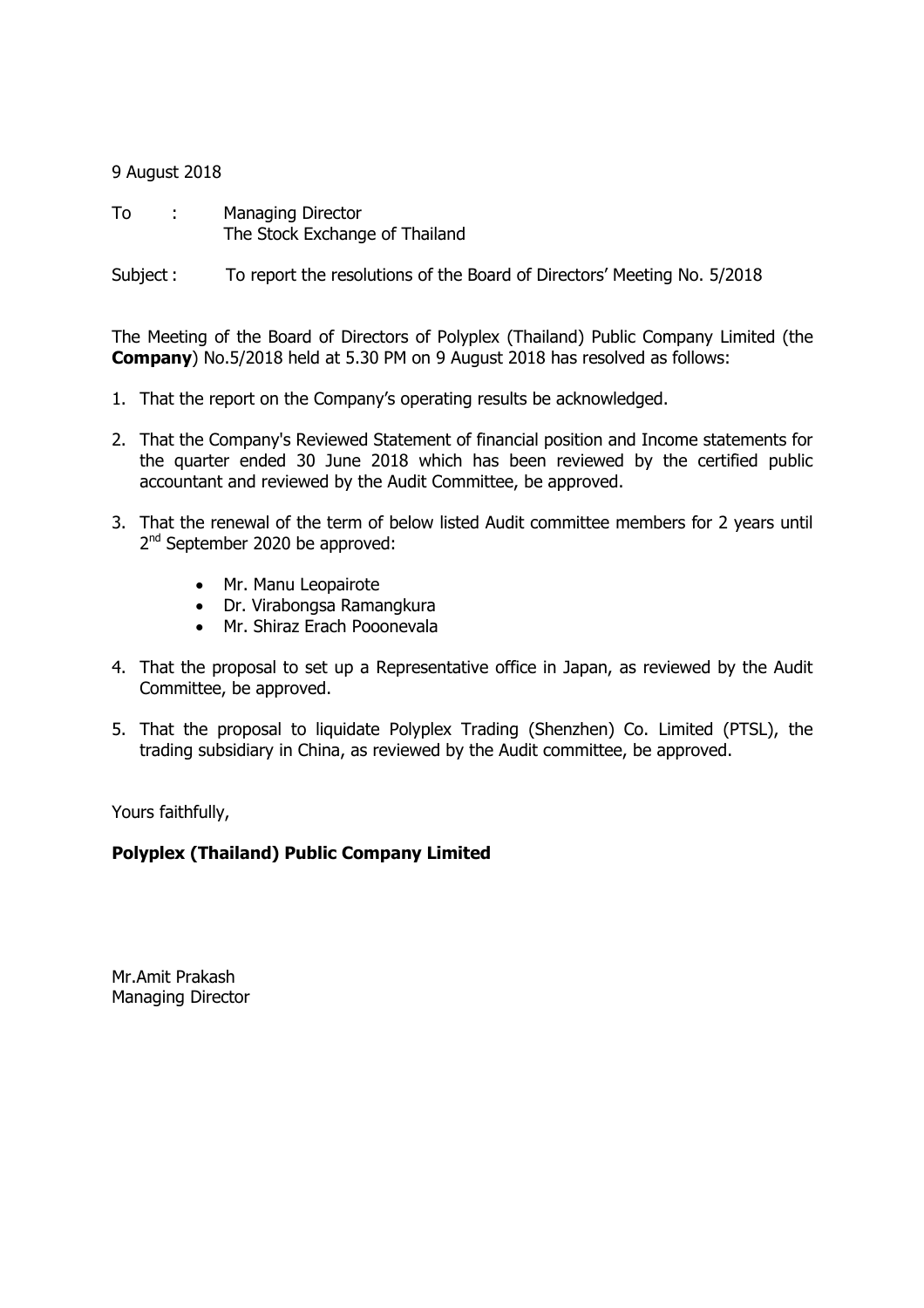## Form to Report on Names of Members and Scope of Work of the Audit Committee

 The Board of Directors meeting of Polyplex (Thailand) Public company Limited No. 5/2018 held on August  $9^{\rm th}$  2018 resolved the meeting's resolutions in the following manners:

> $\widetilde{\mathcal{A}}$  Appointment of the audit committee/Renewal for the term of audit committee:  $\Box$  Chairman of the audit committee  $\Box$  $\blacksquare$  Member of the audit committee As follows:

- (1) Mr.Manu Leopairote
- (2) Dr.Virabongsa Ramangkura
- (3) Mr.Shiraz Erach Poonevala

the appointment/renewal of which shall take an effect as of  $3<sup>rd</sup>$  September 2018

The audit committee is consisted of:

- 1. Chairman of the audit committee Mr. Manu Leopairote remaining term in office 2 year
- 2. Member of the audit committee Dr. Virabongsa Ramangkura remaining term in office 2 year
- 3. Member of the audit committee Mr. Shiraz Erach Poonevala remaining term in office 2 year Secretary of the audit committee Mrs. Supritha Pai Kasturi

 Enclosed hereto is 1 copies of the certificate and biography of each member of audit committee. The audit committee number(s) 1, 2, 3 has/have adequate expertise and experience to review creditability of the financial reports.

The audit committee of the company has the scope of duties and responsibilities to the Board of Director on the following matters:

- 1. to review the sufficiency, credibility and objectivity of the financial reporting of the Company by coordinating with the external auditors and management responsible for preparing the quarterly and yearly financial reports. The Audit Committee may suggest issues or matters to be included for review or audited by the external auditors during its audit of the Company
- 2. to review the adequacy and effectiveness of internal control systems and internal audit functions by coordinating with the external auditors and internal auditors (if any)
- 3. to review compliance with the Securities and Exchange Acts, Regulations of the SET, and any other relevant laws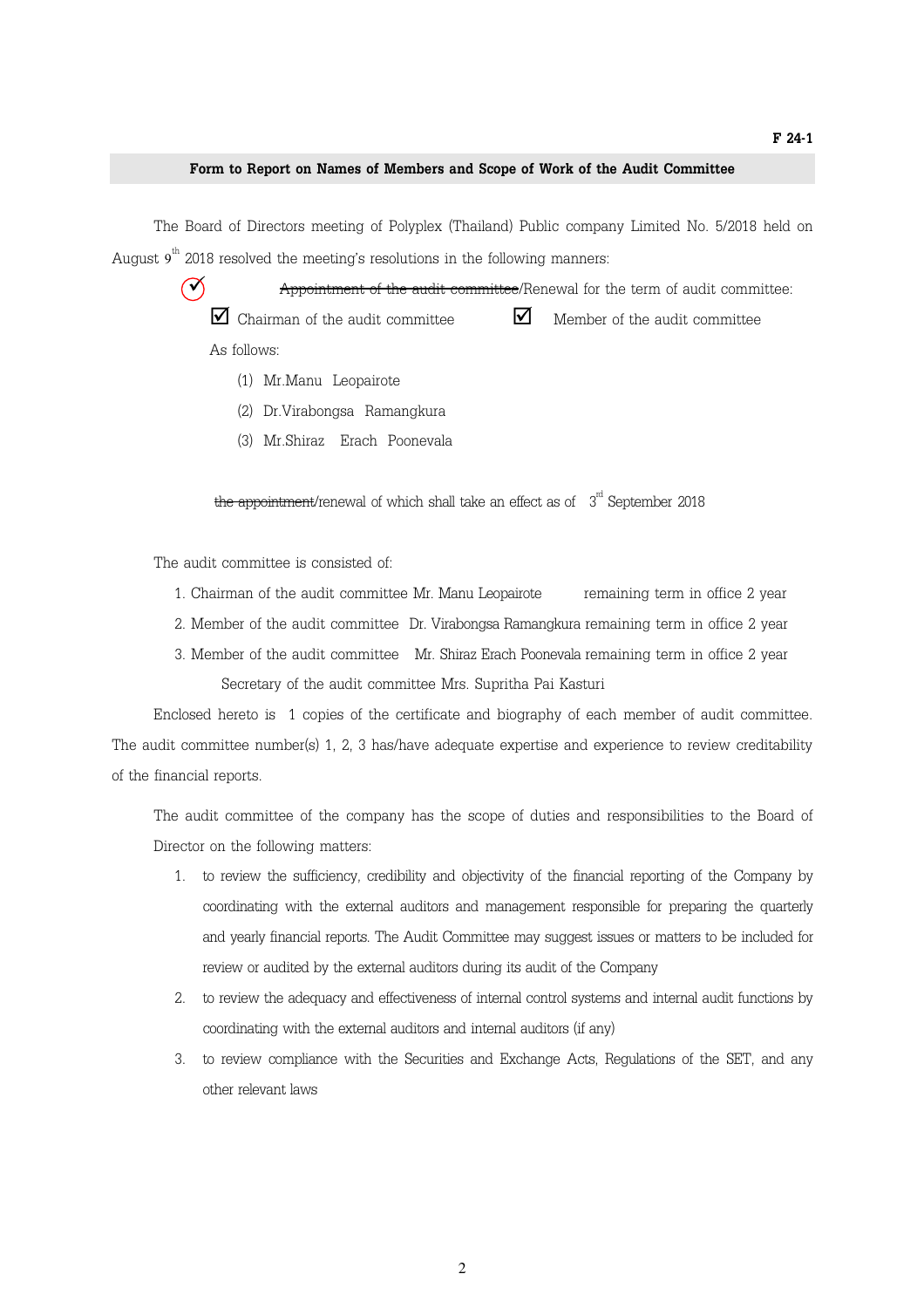- 4. to consider and advise on the appointment of the external auditor including the audit fee, taking into account the creditability of the external auditor, the adequacy of its resources, the firm's audit engagements, and the experience of its supervisory and professional staff; as well as to have a meeting with the external auditor, as and when required, without the presence of the Executive directors or any other member of the management team.
- 5. to review the connected transactions and ensure proper compliance with all the relevant SEC/SET regulations and also to ensure adequate disclosures or conflict-of-interest disclosures
- 6. to take care of any other matters assigned to it by the Board of Directors, such as reviewing the Company's financial and risk management policies, reviewing compliance with the Code of Corporate Conduct of the management, and reviewing with the company's management, all important reports which must be disclosed to the public according to the law (e.g. Management Discussion and Analysis (MD&A), etc.
- 7. to report the activities of the Audit Committee in the company's annual report, which must be signed by the chairman of the Audit Committee, and to express in such annual report the Audit Committee's opinion on (i) the accuracy and completeness of the procedures for the preparation of the report and information disclosure, (ii) the sufficiency of the internal control system of the Company, (iii) opinion on the suitability of the external auditor and appointment for another term, (iv) the number of Audit committee meetings held in the previous year and the attendance of each member in such meetings, (v) opinion on the connected transactions and any transactions that may lead to conflict of interest (vi) the compliance by the Company with rules and regulations of SET, SEC and other applicable laws, and report on any information that the shareholders and investors should be aware of under the scope of power of the duty that has been assigned by the Board of Director
- 8. to report the performance of the Audit Committee to the Board of Directors at least once every calendar quarter
- 9. to express its opinion on the performance, appointment, removal and determination of remuneration of the internal auditor, if any.

The company hereby certifies that

1. The qualifications of the aforementioned members meet all the requirements of the Stock Exchange of Thailand; and